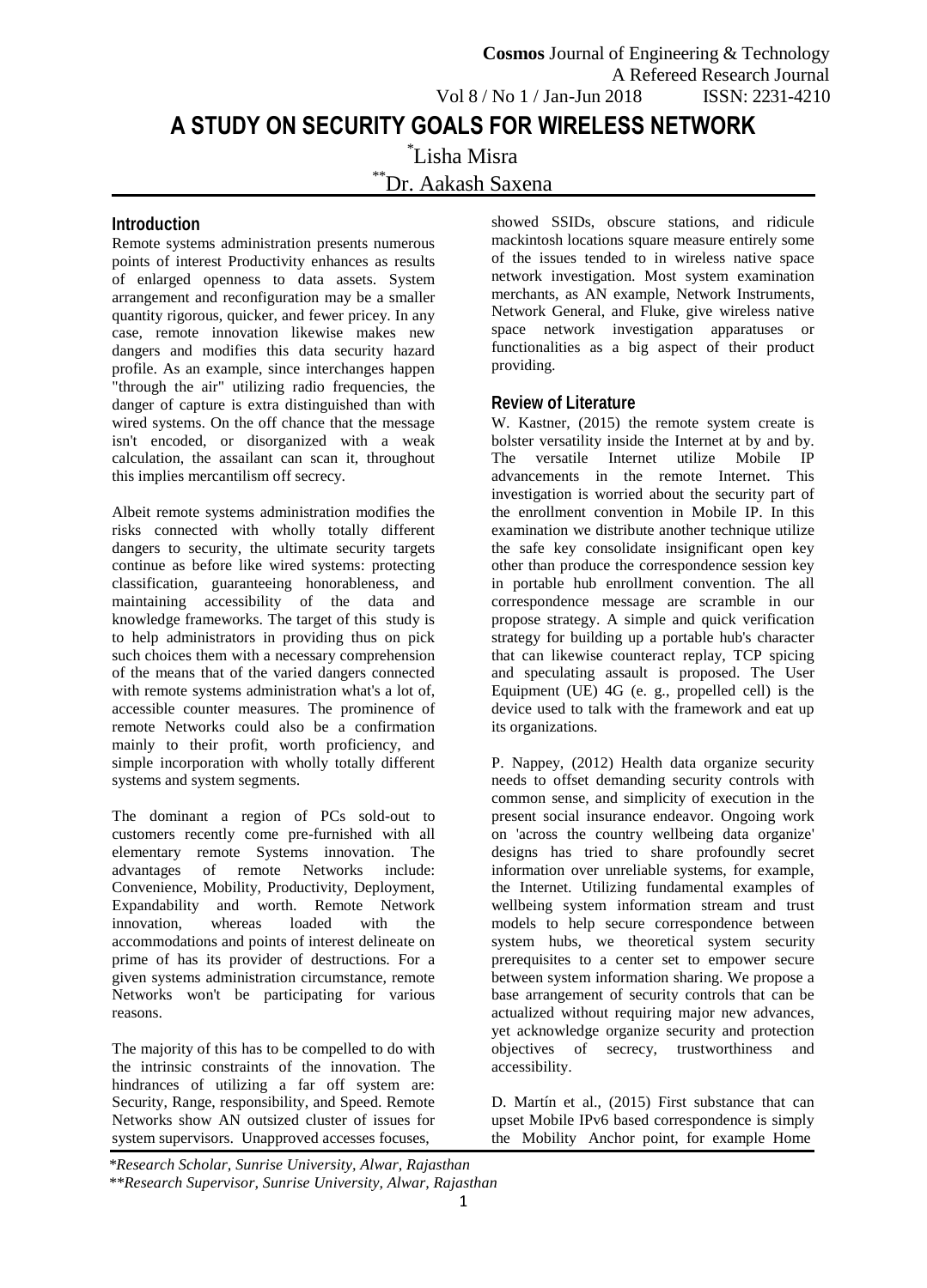Agent Reliability of Home Agent is tended to first in such a case that this portability specialist isn't dependable there would be no dependability of versatile correspondence. Next situation where versatile correspondence can get disturbed is made by MN itself and it is because of its portability. At the point when a MN moves around, sooner or later it will be out of scope of its dynamic base station and simultaneously it might enter the inclusion region of another base station. In such a circumstance, the MN ought to play out a handover, which is an exceptionally moderate procedure. One such convention which can use different interfaces is SHIM6 however it was not intended to take a shot at portable hub.

#### **Wi-Max**

Generally ability for Microwave Access (WiMAX) may be a making settled broadband remote advancement that may depart this world walk broadband network during a bigger geographic zone than Wi-Fi. It's depended upon to administer scope somewhere around one to 6 miles wide. Such WiMAX degree reach is needed to administer adjusted and vagrant remote broadband network while not essentially having a line-of-site (LOS) with a base station.

WiMAX can in like manner have interaction increasingly conspicuous compactness, higher speed knowledge applications, reach and turnout than its supporter, Wi-Fi. Wi-MAX (Worldwide ability for Microwave Access) provides Point-to-Multipoint-Wire Wireless Network advancement, whereas stacked with the solaces and plan conditions depicted higher than has its idea of obliterations. For a given frameworks organization scenario, remote Systems might not be appealing for various reasons.

Most of those ought to do with the common controls of the advancement. The weights of employing a remote framework are: Security, Range, reliableness, and Speed. Remote Networks show a large gathering of problems for framework boss. Unapproved access centers, broadcasted SSIDs, cloud stations, and criticized waterproof area unites are simply 2 or 3 the problems cared-for in wireless local area network researching. Most framework assessment merchants, as an example, System Instruments, Network General, and Fluke, supply wireless local area network exploring gadgets or functionalities as an interesting a part of their issue lines framework network that works inside AN extent of two to sixty six Securities is realized within the supposed Privacy Sub layer of the Reference Model. Within the going with, some basic components of the IEEE 802.16 Security design are going to be shown.

The safety sub layer supports the 3 things that are:

- 1. validate the client once the client enters during a framework,
- 2. approve the client, if the client is provisioned by the framework organization supplier, and a brief time later
- 3. It additionally provides the numerous secret writing supports to the key trade and knowledge movement. As WiMAX sponsorships Line of Sight (LOS) and purpose to Multipurpose (PMP) higher repeat (10-66 GHz) to bring down frequencies (2-11 GHz) and NLOS convenient systems the safety problems extended gigantically, moreover, WiMAX uses radio channels that area unit open channels and during this manner speak to an extreme security issue for development grouping and trait.

## **Conclusion**

Cell Communication has turned into a significant piece of our day by day life. Other than utilizing phones for voice correspondence, we are currently ready to get to the Internet, lead money related exchanges, send instant messages and so forth utilizing our PDAs, and new administrations keep on being included. Be that as it may, the remote medium has certain requirements over the wired medium, for instance, open access, confined transmission limit and systems complexity. The present age of 3G systems have a bundle exchanged center which is associated with outside systems, for example, the Internet making it helpless against new kinds of assaults, for example, refusal of administration, infections, worms and so on that have been utilized against the Internet.

Over the previous decades, portable correspondence has turned into an indispensable piece of our everyday life. For instance, installment administrations, vitality foundation, and crisis benefits very rely upon portable systems. As a result, the dependability and security of versatile systems have turned into a considerable part of our everyday lives. In any case, in the course of the most recent years, an enormous assortment of writing has uncovered various security and protection issues in versatile systems.

There is an expansive arrangement of assaults that influence the clients' security and information mystery, the versatile system administrators' income, and the accessibility of the framework. Other than the scholastic network, the nonscholarly network likewise significantly added to the cognizance of portable system security.

Sadly, assaults and countermeasures were for the most part considered in a confined way and the